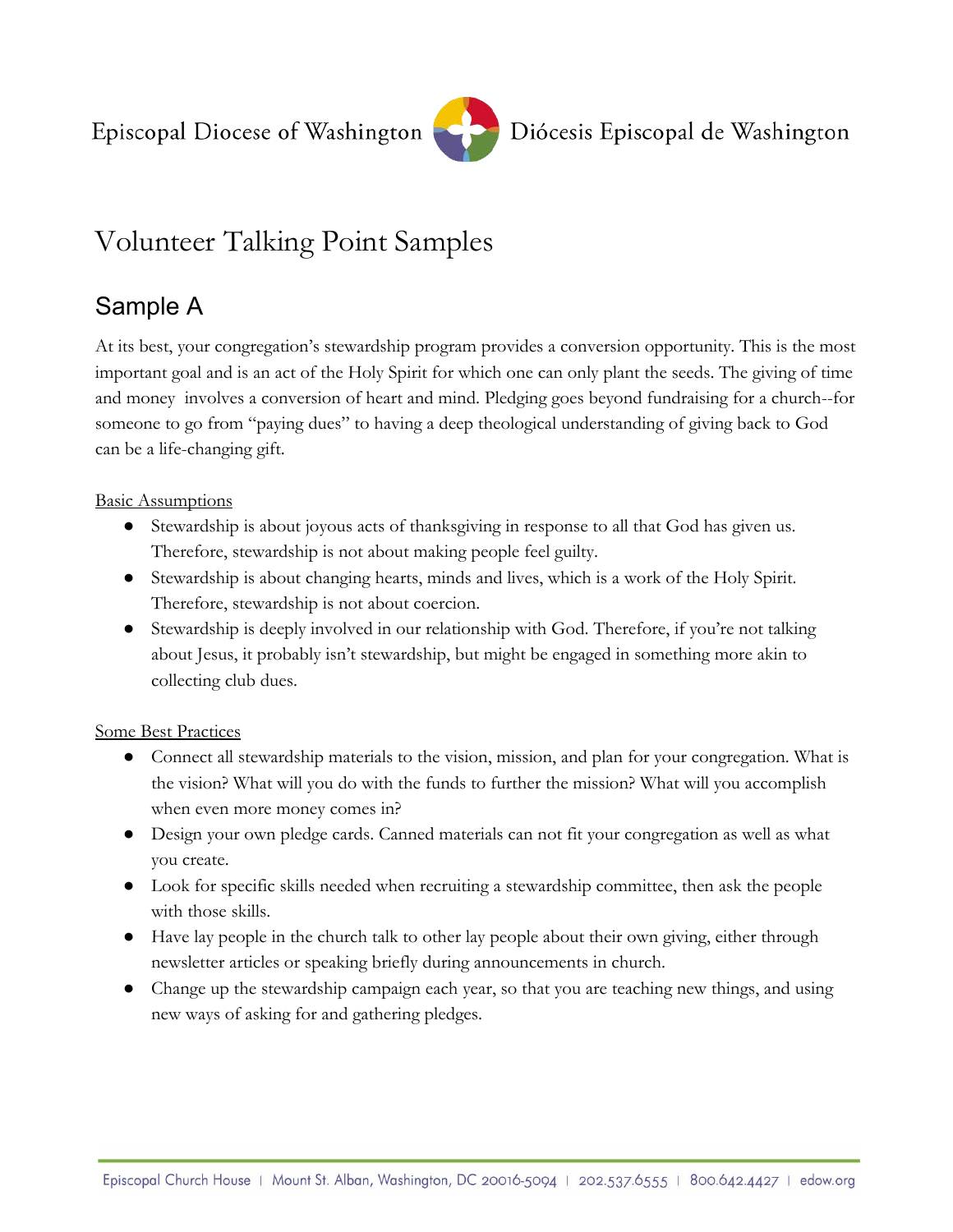## Sample B

Your congregation may use some, or all, of these. Each church has its own culture. Maybe you can work on just two or three things a year, but change we must. If you always do what you've always done, you'll always get what you already got.

- 1. Scripture-Based Theme base the theme of your campaign around scripture; offer training to the volunteers involved that include Bible Study; recruit as many volunteers as possible to help with the campaign (up to 20 to 30 percent of the congregation is best).
- 2. Witness Talks Short vignettes from lay members of the congregation on why they give to God Use an outline for putting these together and have them reviewed and edited if necessary.
- 3. Personalize the Appeal Use personal letters/approaches as individualized as possible (no more one size fits all; segment the donor base). At the minimum use different appeals to those already giving and those yet to make a commitment.
- 4. Sermon/Teaching Use scripture-based stewardship sermons by clergy and lay folks and provide opportunities for teaching in small and large groups about what the Bible and Jesus tell us about giving.
- 5. Year Round Stewardship Practice year-round stewardship, not just the fall campaign for funds; honor time, talent, the environment, thank ministries and honor those involved regularly at worship services.
- 6. Thank People All the Time Thank people for their contributions of time, talent, and treasure; thank you's from clergy mean much to lay people, a thank you should go out within a week for every pledge card that comes in. When sending financial statements, always include a thank you.
- 7. Celebrate Hold a gathering of pledge cards, bring them to the altar and give thanks for the abundance in your church; hold a festive meal/brunch/celebration and give thanks together.
- 8. Transparency Financial, budget, salary information needs to be available and congregations need to be honest and upfront about the realities of their finances and giving. Honesty is the best policy; people need to know sooner rather than later. Be clear about the mission and ministry of the congregation.
- 9. Publish a Giving Ladder Share a giving ladder, by levels, showing how many people give at various levels; tell people what the average pledge is for your church, and how it stacks up with local churches, the diocese, and the national average.